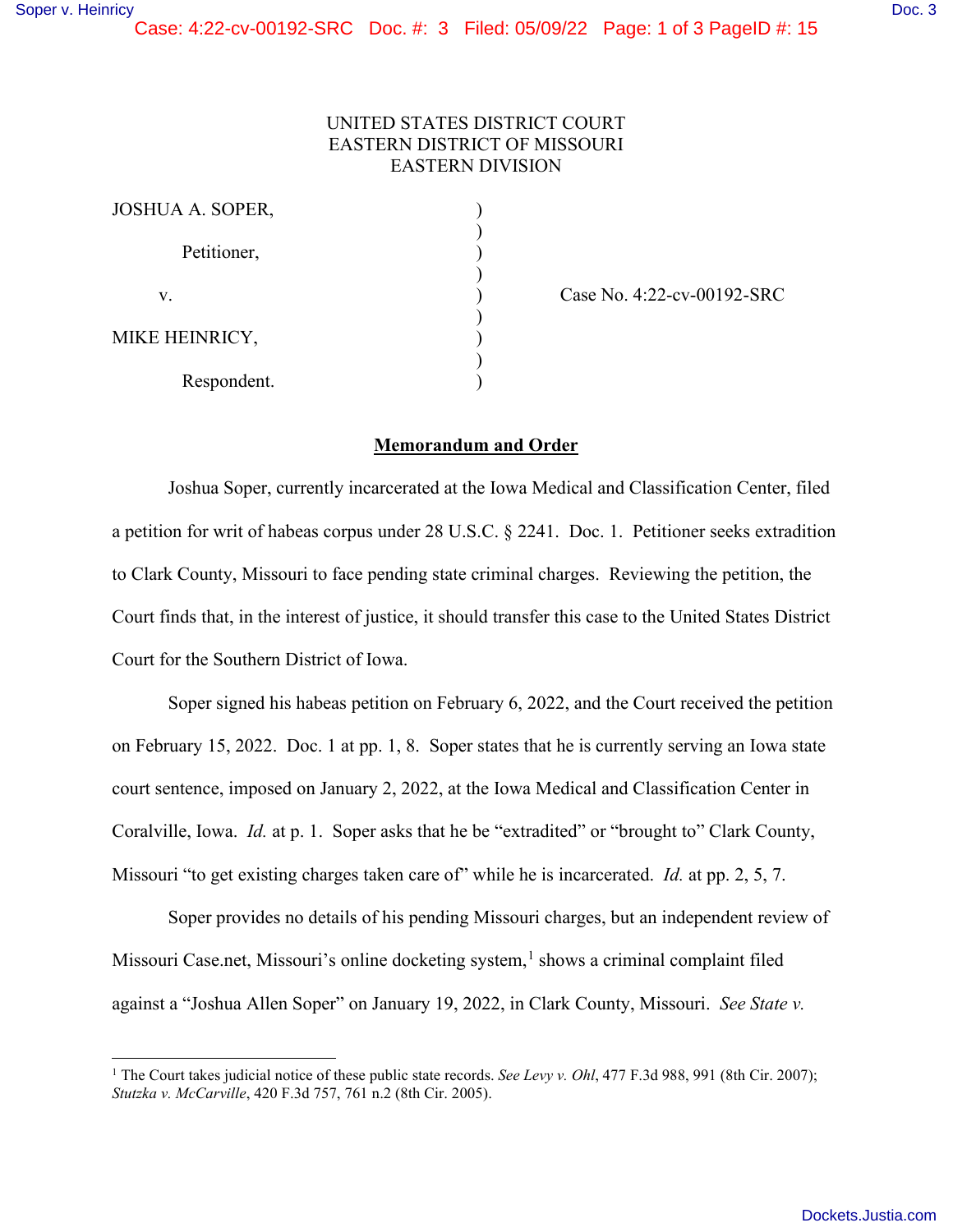## Case: 4:22-cv-00192-SRC Doc. #: 3 Filed: 05/09/22 Page: 2 of 3 PageID #: 16

*Soper*, No. 22CK-CR00012 (1st Mo. Cir. Ct. 2022). The complaint contains seven charges including drug possession and trafficking, weapons offenses, and motor-vehicle violations. After Soper failed to appear at a February 10, 2022, hearing in the case, the state court issued a warrant for his arrest. There is no indication in the state court record that Soper has notified the Missouri court that he is currently incarcerated in Iowa.

Soper seeks relief under 28 U.S.C. § 2241; however, jurisdiction over a petition for writ of habeas corpus brought under that statute lies either in the district of the petitioner's physical confinement or in the district in which a custodian responsible for the petitioner's confinement is present. *McCoy v. U.S. Bd. of Parole*, 537 F.2d 962, 964 (8th Cir. 1976). According to the Supreme Court, "[w]henever a § 2241 habeas petitioner seeks to challenge his present physical custody within the United States, he should name his warden as respondent and file the petition in the district of confinement." *Rumsfeld v. Padilla*, 542 U.S. 426, 447 (2004).

Soper is not confined within the Eastern District of Missouri, nor does Soper's custodian appear present in this district. Thus, the Court lacks jurisdiction over Soper's petition. Instead, Soper is incarcerated in a facility in Coralville, Iowa, located in Johnson County, within the Southern District of Iowa. *See* 28 U.S.C. § 95(b)(5). The United States District Court for that district has jurisdiction to hear Soper's petition.

2